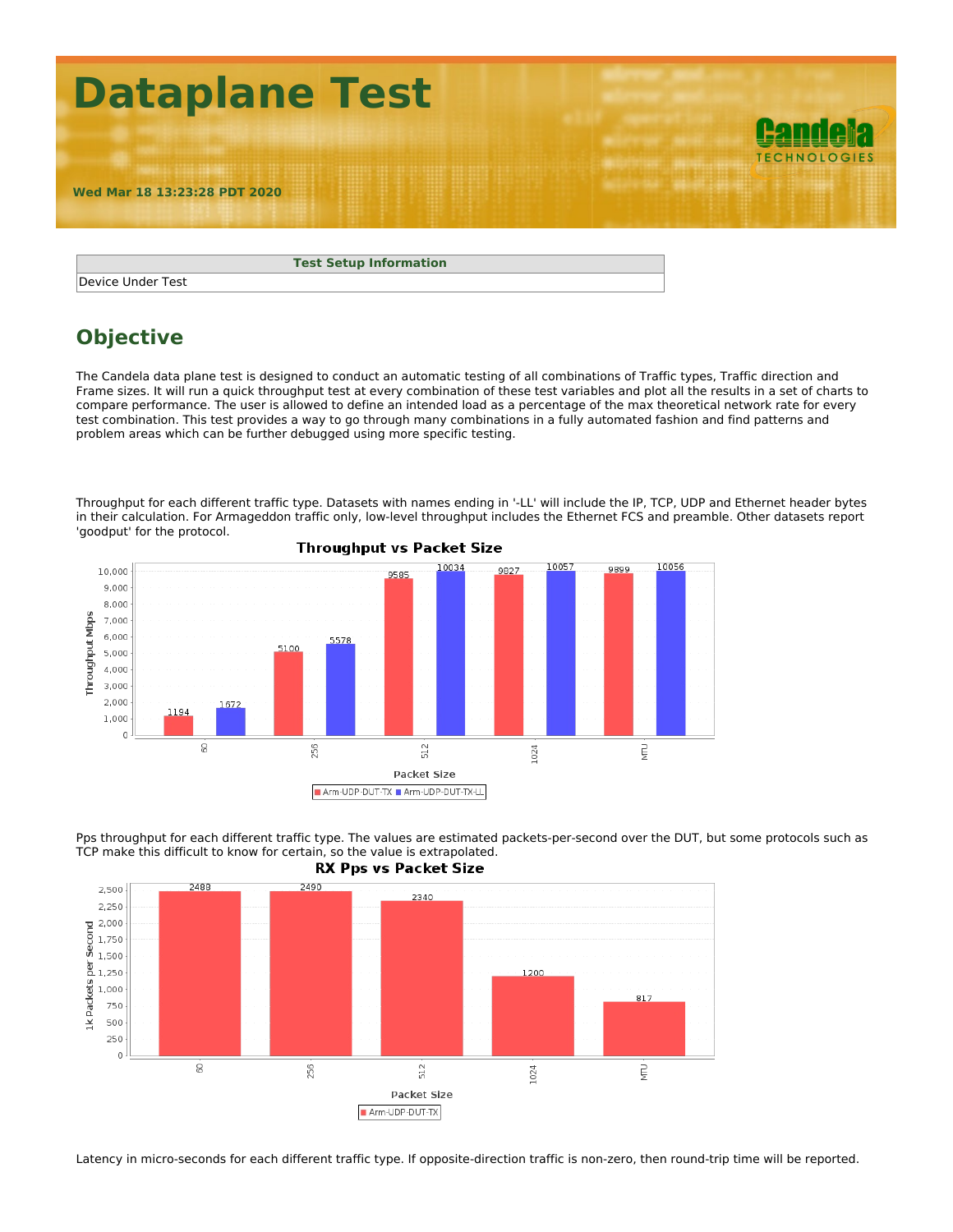



Realtime Graph shows summary download and upload RX Goodput rate of connections created by this test. Goodput does not include Ethernet, IP, UDP/TCP header overhead.



## **Test Information**

**Message** Starting dataplane test with: 5 iterations.

|    |              |                |     | Pkt Traffic-Type Direction Duration Offered-1m      | <b>Rx-Bps</b> |  | Rx-Bps-1m Rx-Bps-LL Rx-Pps-1m Theoretical Tx-Failed Tx-Failed% Tx/Rx-Rate |  |         |
|----|--------------|----------------|-----|-----------------------------------------------------|---------------|--|---------------------------------------------------------------------------|--|---------|
| 60 | Arm-UDP      | <b>IDUT-TX</b> | 115 | 1194385577 118954323211944204481672188627 2488375   |               |  | 000000000000000000836000                                                  |  | 10 Gbps |
|    | 256 Arm-UDP  | <b>DUT-TX</b>  | 115 | 5380920531 507764922650997481355577849523 2490111   |               |  | 100000000000 / 368594170                                                  |  | 10 Gbps |
|    | 512 Arm-UDP  | DUT-TX         | 115 | 1011510136095373643409584648607100339290102340001   |               |  | 1000000000000 / 35969071 0                                                |  | 10 Gbps |
|    | 1024 Arm-UDP | DUT-TX         | 115 | 9826211349 97707144969826562124 10056872174 1199531 |               |  | 100000000000 / 180236040                                                  |  | 10 Gbps |
|    | MTU Arm-UDP  | <b>DUT-TX</b>  | 115 | 9898579332 98442091409898817617 10055734145 817273  |               |  | 10000000000 0 / 12665669 0                                                |  | 10 Gbps |

Packet Loss Percentage graph shows the percentage of lost packets as detected by the receiving endpoint due to packet gaps. If there is full packet loss, then this will not report any loss since there will be no gap to detect.

## **Endpoint RX Packet Loss Percentage**